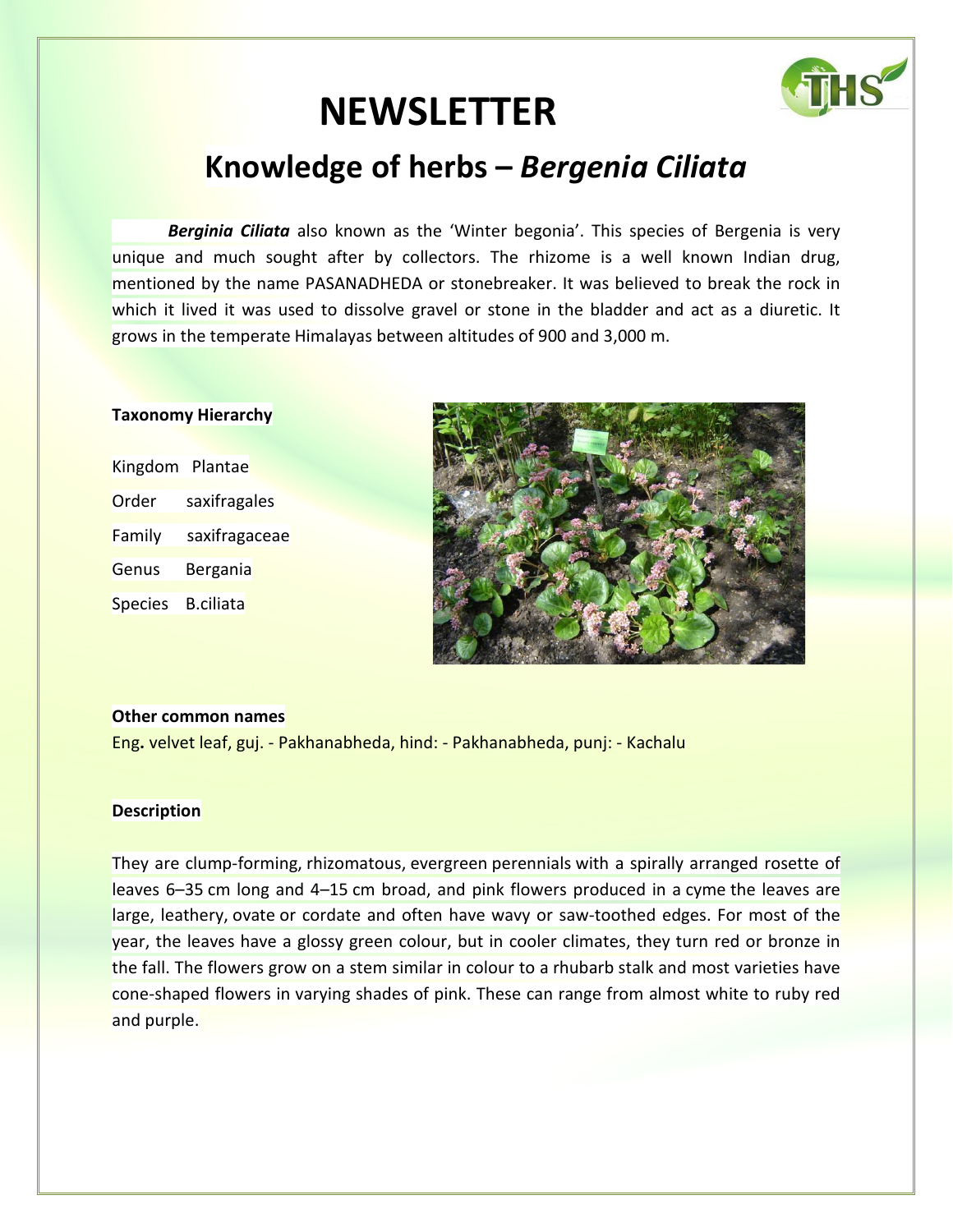#### **Biologically active constituents**

The root contains 14 - 16% tannin. A good ground cover plant, forming a slowly spreading clum. The rhizome contains an active principle, berginin (0.6%). Bergenin and its glycosides along with βsitosterol, gallic acid, catechin-3-gallate and afzelechin is the major constituent reported from the rhizome.



 **Bergenin** 

#### **Medicinal uses***.*

A juice or powder of the whole plant is used to treat urinary troubles in Nepal the juice of the A juice or powder of the whole plant is used to treat urinary troubles in Nepal the juice of the<br>leaves is used as a tonic in the fevers, diarrhea and pulmonary affections. The root juice is used to treat coughs and colds asthma and urinary problems externally the root is bruised and applied as a poultice to boils.

#### **Pharmacological activities**

Bergenia ligulata showed antilithiatic properties other pharmacological actions reported are antiinflammatory and antibacterial. It is also reported in dissolving kidney stones. In lower doses, the extract is mildly diuretic. In higher doses, it shows anti- diuretic action and cardio toxic. It has depressant action on the central nervous system. ry affections. The root juice is used<br>externally the root is bruised and<br>internal actions reported are<br>dissolving kidney stones. In lower<br>ws anti-diuretic action and cardio

#### **Adulterants/substitutes**

Bergania stracheyi which is morphologically distinct in having the root stock covered with brown leaf scars and arva lanata juss. Ex schult are substitute for pashanbhed. toxic. It has depressant action on the central nervous system.<br> **Adulterants/substitutes**<br>
Bergania stracheyi which is morphologically distinct in having the root stock covered with<br>
brown leaf scars and arva lanata juss.

#### **Safety aspects**

The drug is traditionally considered to be safe in small dosages mentioned